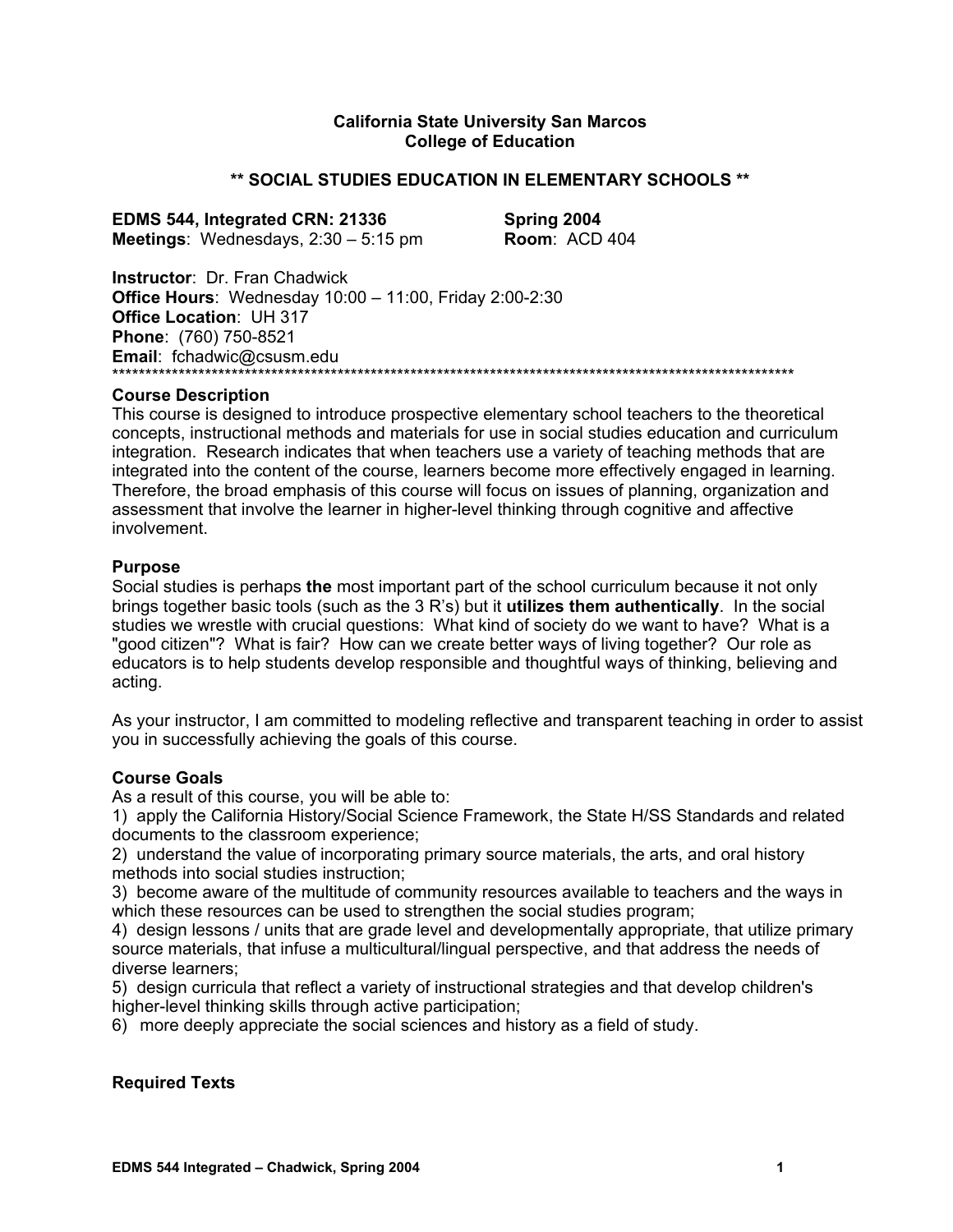- CSDE. (2000). History-Social Science Framework (for California Public Schools K-12). Sacramento, CA. (H/SS) www.cde.ca.gov/cilbranch/cfir/hsssbeup.pdf
- Turner, T. N. (2003). Essentials of Classroom Teaching: Elementary Social Studies. Boston: Allyn and Bacon. (T)

### **Recommended Texts**

San Diego County Office of Education (2001). Pages of the Past: K-6 Literature Aligned to H/SS Standards. (PP)

*Additional readings from previously purchased, Successful Inclusive Teaching by Joyce Choate and handouts provided by the instructor will be required.* 

### **Professionalism/Dispositions**

Because this course is part of an accredited program that leads to professional certification, students are expected to demonstrate behavior consistent with a professional career. Lack of professionalism in any of the following areas **will alter the final grade**:

1. Attend all class meetings. More than one absence will lower your grade in the following manner: the final grade will drop by one-third letter for every absence. The College of Education Attendance Policy (stated on page 7) will be followed. Serious illness or other emergencies will be evaluated on a case-by-case basis. If you will miss a class session*,* please notify the instructor in writing (email) as soon as possible.

2. Arrive on time just as you would at a school site. Late arrivals to and early departures from class are not acceptable, and will result in a drop in the final grade.

3. Interact professionally and collaborate responsibly with your colleagues and professor. Teacher education is a professional preparation program and students will be expected to adhere to standards of dependability, and academic honesty. Prepare carefully for class, be ready to discuss readings and assignments thoughtfully.

4. Each written assignment is expected to have a clear organizational presentation and be free of grammar, punctuation and spelling errors.

5. Complete all assignments on time. Late assignments will receive a 20% reduction in points for each day late. Occasionally a student may be asked to revise an assignment. If so, the revised work must be submitted no later than one week after it was returned and may not be eligible for full credit. If you are absent when an assignment is due, you may submit the work via email (except for Physical Model) so that it is not counted late. Please request return receipt from your toolbar when submitting an assignment via email due to absence. Receipt of the assignment will be returned by the instructor.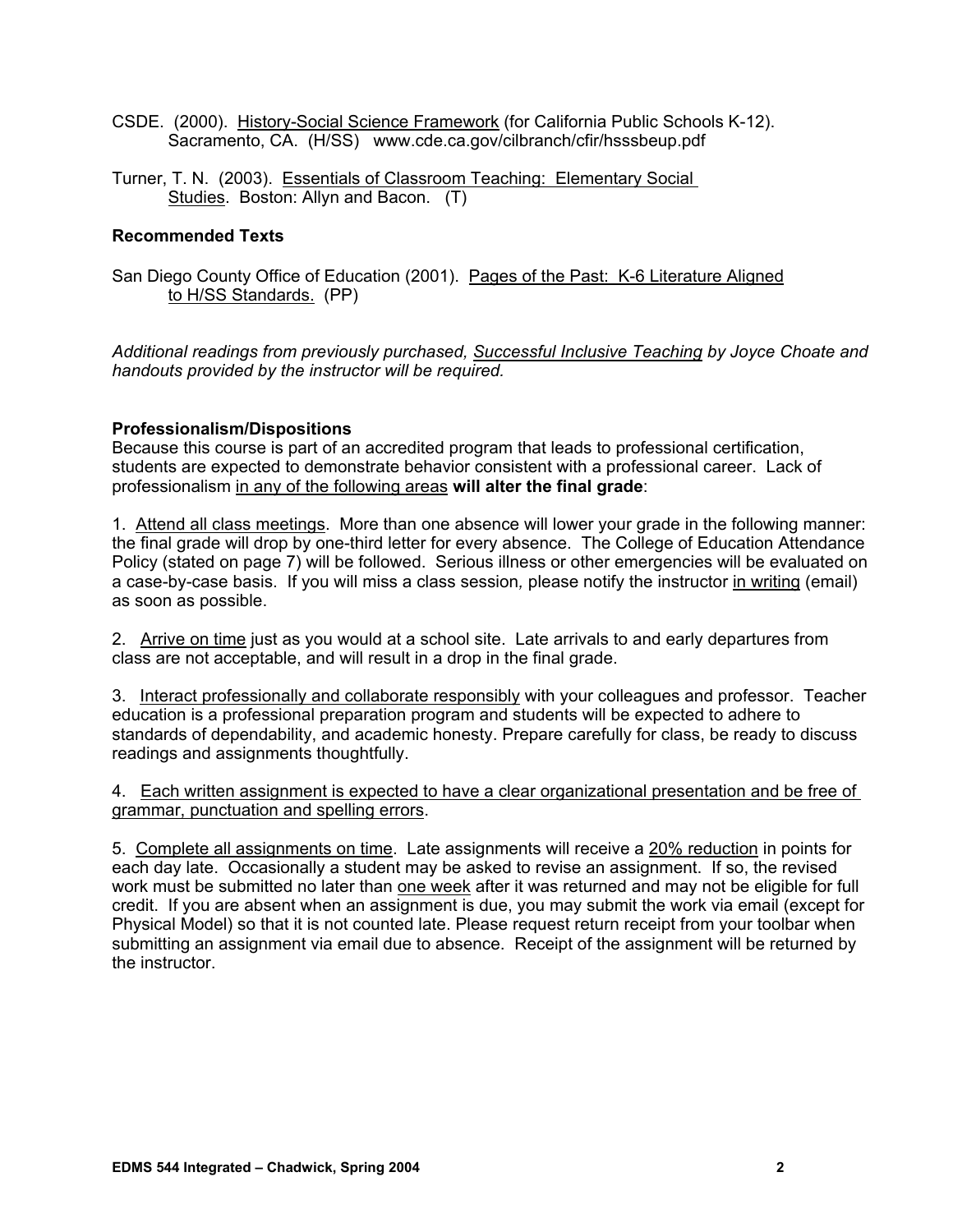## **California Commission on Teacher Credentialing**

## **Standards Alignment:**

The course objectives, assignment, and assessments have been aligned with the CTC standards for the Multiple Subjects Credential. Please be sure to incorporate artifacts from this class into your final comprehensive portfolio. The following standards are addressed in this class:

### Primary Standards

- 3: Relationships Between Theory and Practice
- 4: Pedagogical Thought and Reflective Practice
- 5: Equity, Diversity, and Access to the Core Curriculum
- 8: Pedagogical Preparation for Subject-Specific Content Instruction

### **Secondary Standards**

- 6: Opportunities to Learn and Reflect on Teaching in all Subject Areas
- 7: Preparation to Teach Reading-Language Arts
- 9: Using Computer-Based Technology in the Classroom
- 10: Preparation for Learning to Create a Supportive, Healthy Environment for Student Learning
- 11: Preparation to Use Educational Ideas and Research
- 12: Professional Perspectives Toward Student Learning and the Teaching Profession
- 13: Preparation to Teach English Learners
- 14: Preparation to Teach Special Populations in General Education Classrooms

### **Teacher Performance Expectation (TPE) Competencies:**

This course is designed to help teachers seeking the Multiple Subjects Credential to develop the skills, knowledge, and attitudes necessary to assist schools and districts in implementing effective programs for all students. The successful candidate will be able to merge theory and practice in order to realize a comprehensive and extensive educational program for all students. The following TPE's are addressed in this course:

#### Primary Emphasis:

TPE 1a: Subject Specific pedagogical Skills for a MS Teaching Assignment

- TPE 2: Monitoring Student Learning During Instruction
- TPE 4: Making Content Accessible
- TPE 5: Student Engagement

### TPE 6: Developmentally Appropriate Teaching Practices

- TPE 6 a & b: Developmentally Appropriate Practices in Grades K-3 and 4-8
- TPE 9: Instructional Planning
- TPE 10: Instructional Time

#### Secondary Emphasis:

TPE 3: Interpretations and Use of Assessments

- TPE 6d: Developmentally Appropriate Practices for Special Education
- TPE 7: Teaching English Learners
- TPE 8: Learning About Students
- TPE 11: Social Environment
- TPE 12: Professional, Legal, and Ethical Obligation
- TPE 13: Professional Growth
- TPE 14: Technology
- TPE 15: Issues of Social Justice and Equity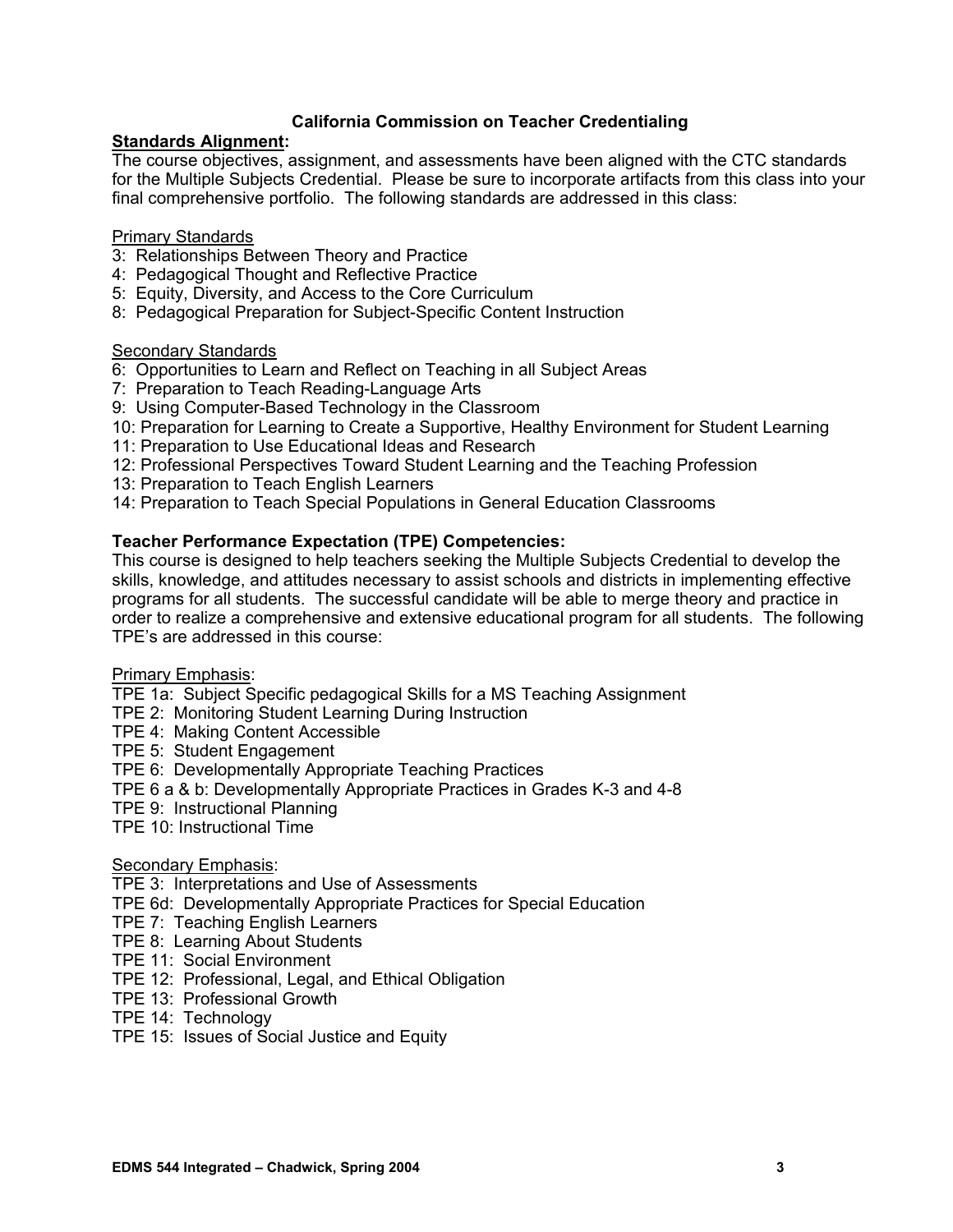### **CLAD Competencies** supported by this course:

Part 3: Culture and Cultural Diversity

- I.A. Definitions of culture
- I.C. Intragroup differences
- I.D. Physical geography and its effects on culture
- II.A What teachers should learn about their students
- II.B. How teachers can learn about their students
- II.C. How teachers can use what they learn about their students (culturally responsive pedagogy)
- III.A. Concepts of cultural contact
- III.D. Strategies for conflict resolution
- IV.A. Historical perspectives
- IV.B. Demography
- IV.C. Migration and Immigration

The Standards, Teacher Performance Expectations and CLAD Competencies identified above are addressed in EDMS 544 through class discussions, activities, oral/visual presentations, and written assignments.

# **ASSIGNMENTS**

*Detailed instructions for some course assignments will also be handed out in class.* 

### *Reading Response Journal 20%*

*(TPEs addressed through this assignment are: 1a, 2, 3, 4, 5, 6, 6a, 6b, 6d, 7, 8, 9, 10, 11, 12)* 

The assigned readings provide an important foundation for your increasing understanding of how to effectively teach social studies. To aid you in remembering the readings, and assist you with meaningful class participation, you are asked to respond to each reading assignment by coming to class with an entry in your reading response journal (Blue Book) summarizing key points from the assigned reading for that day. Response journals will be checked randomly and may be collected at the professor's discretion. Response journals may also be referenced by you to answer open-ended prompts about assigned readings. Please structure each page with: (1) reading identification (T:8, for example),

- (2) key points from the reading (you may include graphics),
- (3) a paragraph toward the bottom that connects the reading to your perspectives/ experience,
- (4) one question that the reading assignment prompts you to ask at this time.
- **Finding the** *Social Studies in You! A Physical Model Pass/Fail (TPEs addressed through this assignment are: 1a, 4, 6a, 6b, 7, 8, 11)*

Have you ever tried to explain who you are through six of the social studies disciplines? For this assignment you will reintroduce yourself to a group in our class by creating a physical model that illustrates aspects of you through each of the disciplines. You may use photographs, drawings, cutouts, objects, your imagination, etc. This activity models a way to engage your students, and will demonstrate your awareness of the disciplines. Aim to present for 4-5 minutes.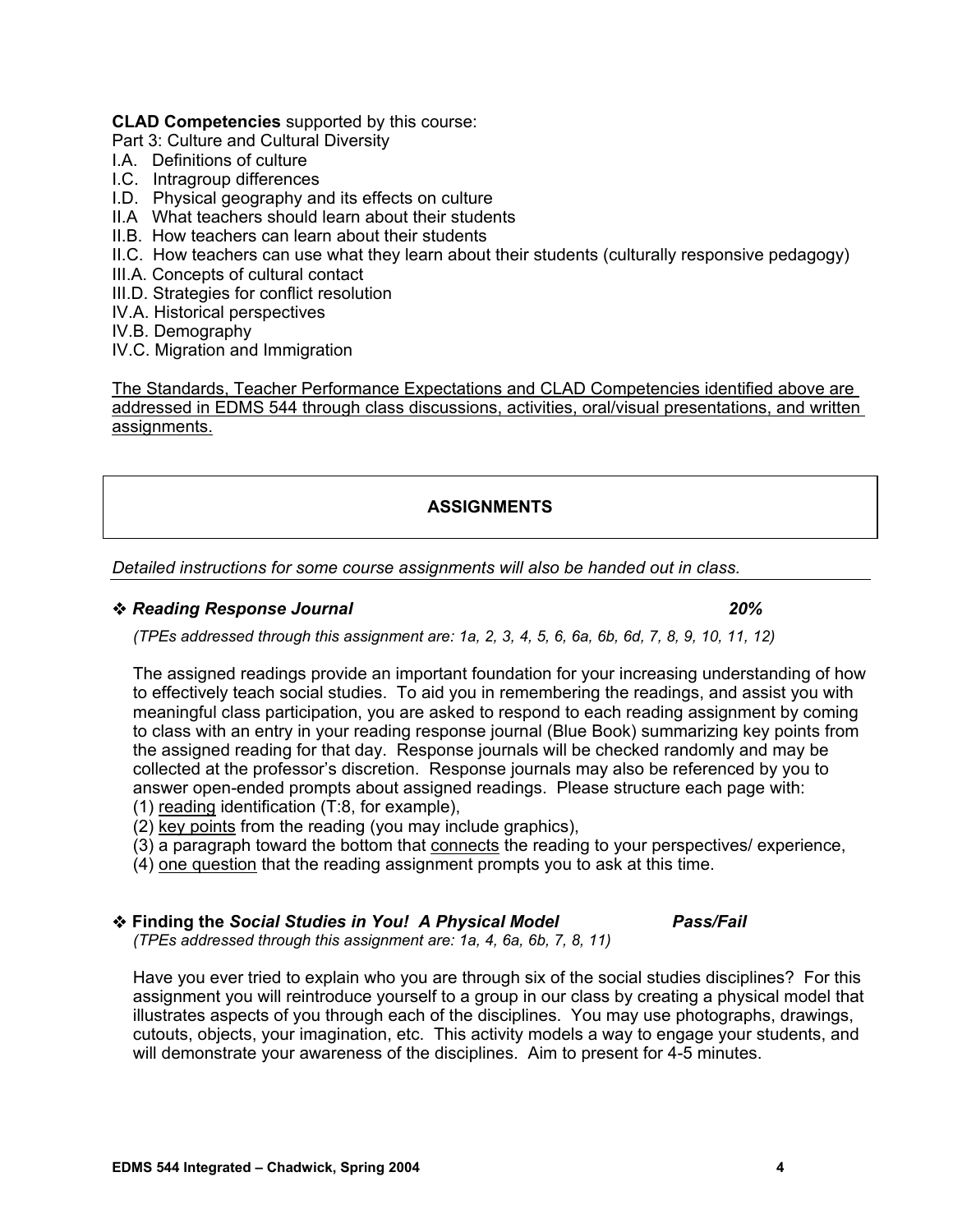### **The following assignments will link together and create a well-developed social studies unit plan:**

## *Book Chat 20%*

*(TPEs supported through this activity are: 1a, 4, 5, 6a, 6b, 7, 9, 15)* 

A wealth of children's literature exists that strongly supports the state standards for teaching social studies. This assignment will serve as the introduction to your unit. You will select *one book* from *Pages of the Past* appropriate for the grade level unit you will be developing. You will be required to present your book and explain how it can be used to advance children's thinking about the key social studies concept within your unit. Your handout will include a lesson plan that incorporates your book. (more details to come)

#### *Community Resource / Field Trip Project 30%*

*(TPEs supported through this assignment are: 1a, 2, 3, 4, 5, 6a, 6b, 7, 9, 10, 13)* 

In this assignment you will explore and share information about a field trip site in San Diego County. By designing a variety of pre, during, and post-trip teaching activities, you will be able to plan an educational (rather than purely recreational) field trip to enhance understandings within your unit (more details to come).

### *Oral History Project 20%*

*(TPEs supported through this assignment are: 1a, 2, 3,4, 5, 6a, 6b, 7, 8, 9, 10, 11)* 

Collecting oral histories is an exciting way to help children understand that "history" is found all around us and is being continually created. In this project, you will conduct an oral history interview about a topic that relates to your social studies unit, and describe an oral history project that addresses the essential questions of your unit.

To support your interview, you will bring to class on the designated day a primary source object (artifact, document, photographs, etc.) of significance to the person/topic of the interview. We will then create a "classroom museum".

# *Mock Interview Assignment 10%*

*(TPEs supported through this assignment are: 1a, 4, 5, 6a, 6b, 9, 13)* 

Imagine you are at a job interview and were just asked: "How will you teach social studies in your classroom?" Knowing how to teach and structure learning in social studies, and then being able to express your understanding, can be two different abilities. In order to help you eloquently articulate the knowledge you have gained through this course, as well as enhance your educational philosophy, you will participate in a mock interview. Be prepared to describe at least five (5) of the most important concepts or ideas you have learned in EDMS 544. It is suggested that you have quotes from the reading to support your responses.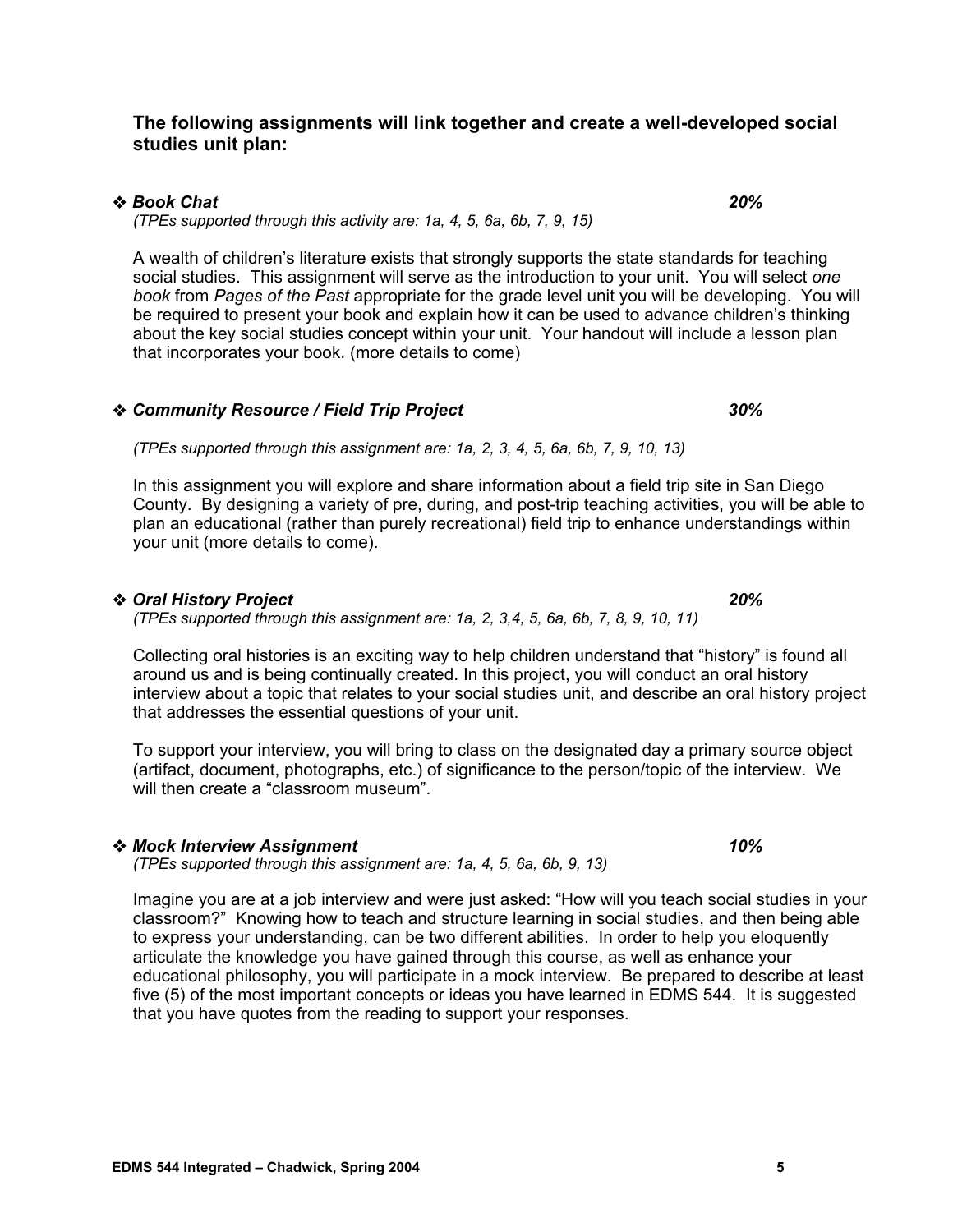## **Graded Assignments & Participation Percentage**

| Reading Response Journal    | 20%        |
|-----------------------------|------------|
| Self Model                  | P/F        |
| <b>Book Chat</b>            | 20%        |
| <b>Community Field Trip</b> | 30%        |
| <b>Oral History Project</b> | <b>20%</b> |
| Mock Interview              | 10%        |
| <b>TOTAL:</b>               | 100%       |

## **Grading Rubric:**

### **"A" Students**

1. Demonstrate serious commitment to their learning, making full use of the learning opportunities available and searching out the implications of their learning for future use.

2. Complete all assignments thoroughly and thoughtfully, receiving 3.5-4.0 averages on all assignments.

3. Make insightful connections between all assignments and their developing overall understanding of social studies concepts; they continually question and examine assumptions in a genuine spirit of inquiry.

4. Students show a high level of achievement of course goals.

### **"B" Students**

1. Simply comply with the course requirements and expectations.

2. Complete all assignments, usually thoroughly and thoughtfully, receiving 2.7 -3.4 average on all assignments.

3. Usually connect assignments to their developing overall understanding of social studies concepts; may be satisfied with accepting their learning as it is received without deeply examining assumptions or seeking a higher level of understanding of the implications.

4. Students show reasonable achievement of course goals.

## **"C" Students**

1. Demonstrate an inconsistent level of compliance to course requirements and expectations.

2. Complete all assignments with limited thoroughness and thoughtfulness, receiving 1.7-2.6 average on all assignments.

3. Make limited connections between assignments and their developing overall understanding of social studies concepts; may not be open to examining assumptions or implications and may actually dismiss the importance of the understanding of social studies concepts.

4. Attempt, but show limited progress in achieving course goals.

## **NOTES**

Students must meet the attendance requirements for the grade described. Attendance is a prerequisite for earning a particular grade. (refer to Professionalism/Dispositions)

Students falling in between grade levels will earn a "+" or "-",depending upon where they meet the criteria most fully.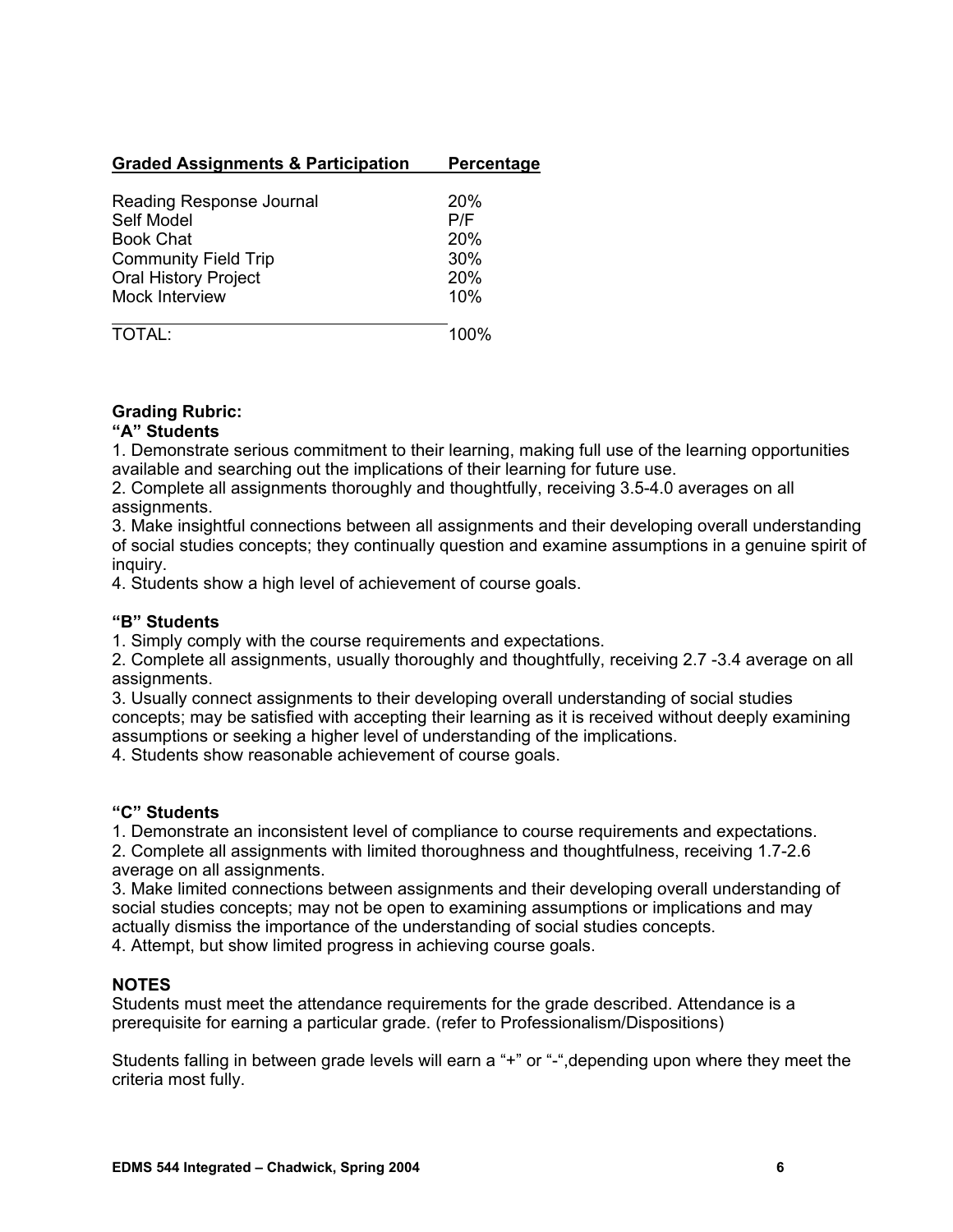You must maintain a B average (3.0 GPA) in your teacher education courses to receive a teaching credential from the State of California.

#### California State University San Marcos COLLEGE OF EDUCATION

#### **Mission Statement**

The mission of the College of Education Community is to collaboratively transform public education by preparing thoughtful educators and advancing professional practices. We are committed to diversity, educational equity, and social justice, exemplified through reflective teaching, life-long learning, innovative research, and ongoing service. Our practices demonstrate a commitment to student-centered education, diversity, collaboration, professionalism, and shared governance. *(adopted by COE Governance Community October, 1997)*

#### **Attendance Policy**

Due to the dynamic and interactive nature of courses in the College of Education, all students are expected to attend all classes and participate actively. At a minimum, students must attend more than 80% of class time, or s/he **may not receive a passing grade** for the course at the discretion of the instructor. Individual instructors may adopt more stringent attendance requirements. Should the student have extenuating circumstances, s/he should contact the instructor as soon as possible. *(Approved: 12/19/97)* 

### **CLAD Infusion**

In 1992, the College of Education voted to infuse Cross-cultural, Language and Academic Development (CLAD) competencies across the curriculum. The CLAD competencies are attached to the syllabus and the competencies covered in this course are highlighted.

#### **Disabled Student Services Office**

Students with disabilities requiring reasonable accommodations must be approved for services through the Disabled Student Services Office (DSS) in Craven Hall 5205 at (760) 750-4905 or TTY (760) 750-4909. Eligible students may contact John Segoria during his office hours or in a more private setting in order to ensure confidentiality.

#### **Statement on Plagiarism**

Any evidence of cheating or plagiarism (defined as presenting the words or ideas of others as your own) will result in a failing grade for that assignment and a letter regarding the incident to be placed in your file in the Dean of Student's Office. Please read "Academic Honesty" in Academic Regulations and CSUSM Policies (found in your catalog or student handbook) and see me if you have any more questions about what constitutes plagiarism or cheating. Note that on written assignments exact quotes must be placed in quotation marks. All quoted and paraphrased work must be cited in the text.